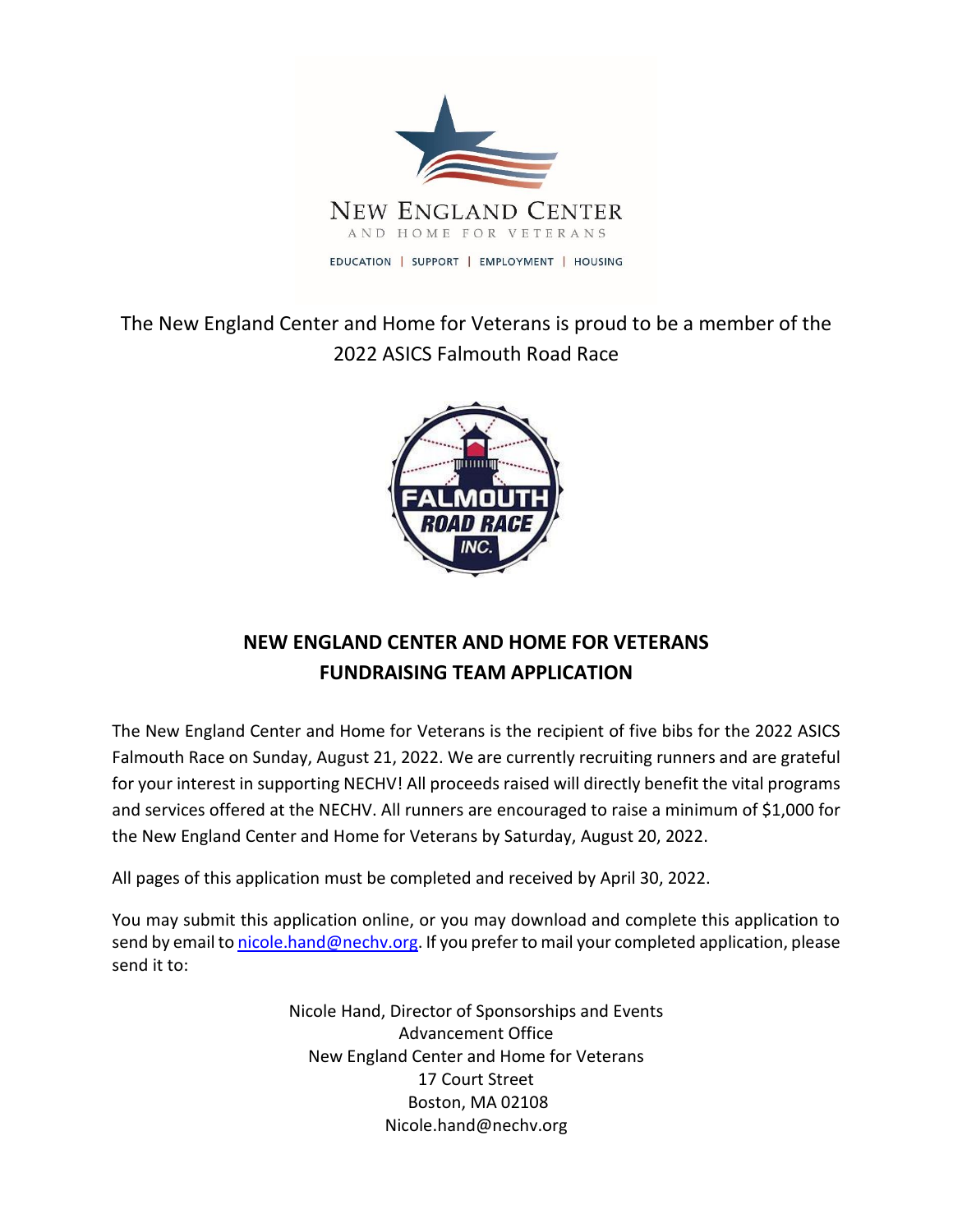### **Personal Information:**

| <b>First Name</b>                       | Last Name                                                                                            | <b>Preferred Phone</b> |
|-----------------------------------------|------------------------------------------------------------------------------------------------------|------------------------|
| Gender: $\square$ Male $\square$ Female |                                                                                                      |                        |
| Date of Birth                           |                                                                                                      |                        |
| Home Address                            |                                                                                                      |                        |
| City                                    | State                                                                                                | Zip                    |
| <b>Preferred Email Address</b>          |                                                                                                      |                        |
| Home Phone                              |                                                                                                      | Cell Phone             |
| Employer                                | Job Title                                                                                            |                        |
| <b>Work Address</b>                     |                                                                                                      |                        |
| City                                    | State                                                                                                | Zip                    |
| Singlet Size                            |                                                                                                      |                        |
| <b>Emergency Contact Name</b>           | <b>Emergency Contact Phone</b>                                                                       | Relationship to Runner |
| <b>My Motivation:</b>                   |                                                                                                      |                        |
| I heard about Team NECHV from:          |                                                                                                      |                        |
|                                         |                                                                                                      |                        |
| My personal experience with NECHV:      |                                                                                                      |                        |
|                                         |                                                                                                      |                        |
| I would like to run for NECHV because:  |                                                                                                      |                        |
|                                         |                                                                                                      |                        |
| - 55:1                                  | وامتعرضته المسمعا الملاح والمنطبين ومبركات والأروم والكروبومية النابه والمتواطئ والمسموط يتورم والمن |                        |

Are you affiliated with any branch of the Military? Yes/No If yes, which Military Branch \_\_\_\_\_\_\_\_\_\_\_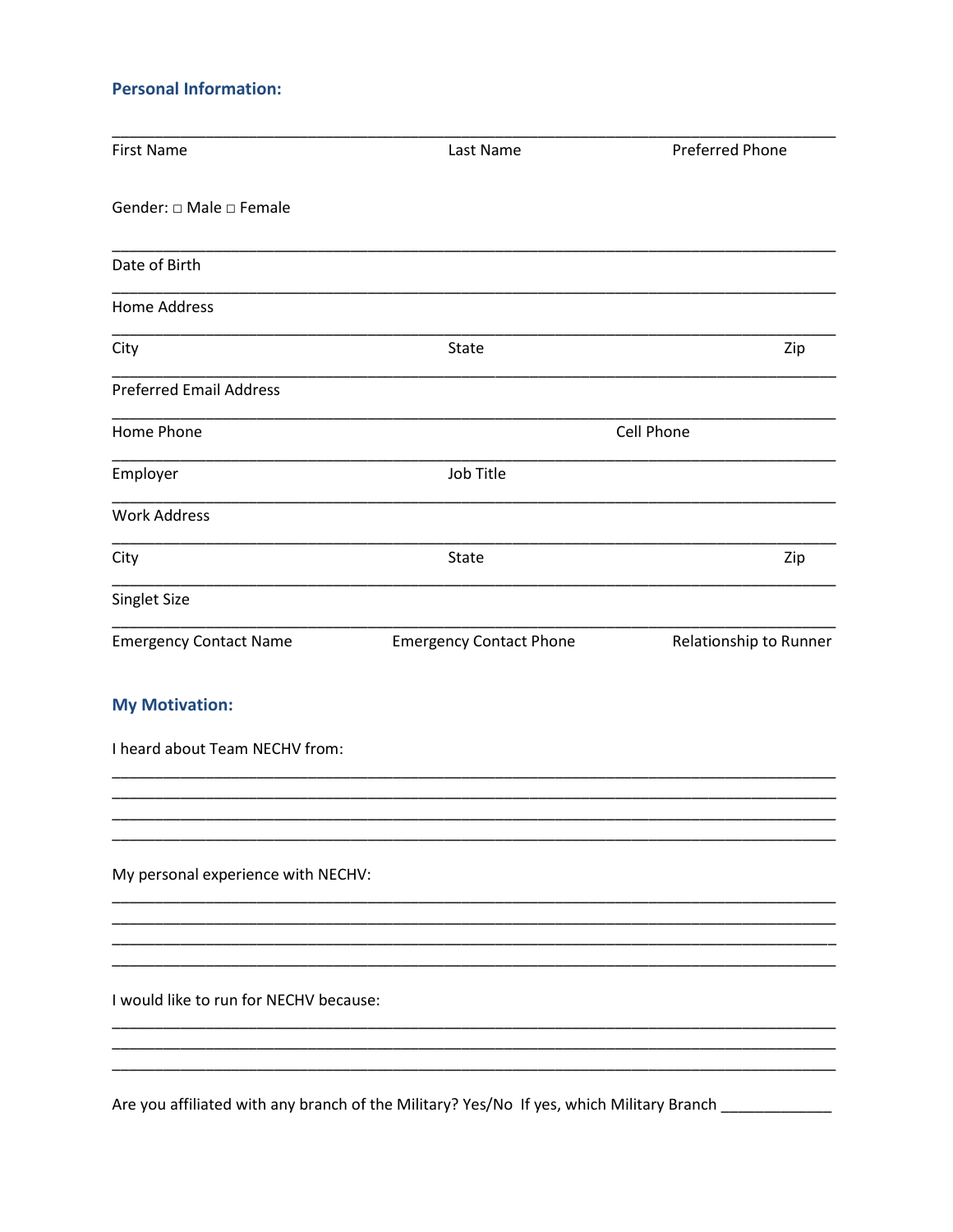| Are you affiliated with NECHV in any way? Board member, volunteer, staff, friend/relative of a board<br>and/or committee member? _____ Yes _____ No If yes, who? ________________________                                                                                                                                                                                                                                                                                                                                                                                                                           |  |  |  |  |  |
|---------------------------------------------------------------------------------------------------------------------------------------------------------------------------------------------------------------------------------------------------------------------------------------------------------------------------------------------------------------------------------------------------------------------------------------------------------------------------------------------------------------------------------------------------------------------------------------------------------------------|--|--|--|--|--|
| I authorize the use of my name and photo for NECHV's website, media, promotions, etc.:<br>(sign here) (sign here)                                                                                                                                                                                                                                                                                                                                                                                                                                                                                                   |  |  |  |  |  |
| <b>Fundraising:</b>                                                                                                                                                                                                                                                                                                                                                                                                                                                                                                                                                                                                 |  |  |  |  |  |
| Have you participated in a road race charity program before? _____ Yes _____ No                                                                                                                                                                                                                                                                                                                                                                                                                                                                                                                                     |  |  |  |  |  |
| If yes, what is the most recent charity for which you raised funds and how much money did you raise?                                                                                                                                                                                                                                                                                                                                                                                                                                                                                                                |  |  |  |  |  |
|                                                                                                                                                                                                                                                                                                                                                                                                                                                                                                                                                                                                                     |  |  |  |  |  |
| My personal fundraising goal for Team NECHV 2022:\$<br>While the required fundraising minimum is set at \$1,000 per runner, we encourage team members to<br>set a higher personal goal. Aim high and you may be amazed at what you can achieve!<br>My company plans to support NECHV:<br>$\Box$ Yes, my company participates in a matching gift program<br>$\Box$ Yes, my company plans to support Team NECHV through a corporate sponsorship<br>$\Box$ No, my company does not plan to support my participation<br>I plan to raise funds for NECHV through the following methods (use additional sheet if needed): |  |  |  |  |  |
| Potential donors (describe in detail):                                                                                                                                                                                                                                                                                                                                                                                                                                                                                                                                                                              |  |  |  |  |  |
|                                                                                                                                                                                                                                                                                                                                                                                                                                                                                                                                                                                                                     |  |  |  |  |  |
| <b>Running Experience:</b>                                                                                                                                                                                                                                                                                                                                                                                                                                                                                                                                                                                          |  |  |  |  |  |
| My running level: $\Box$ Beginner $\Box$ Intermediate<br>□ Advanced                                                                                                                                                                                                                                                                                                                                                                                                                                                                                                                                                 |  |  |  |  |  |
|                                                                                                                                                                                                                                                                                                                                                                                                                                                                                                                                                                                                                     |  |  |  |  |  |
|                                                                                                                                                                                                                                                                                                                                                                                                                                                                                                                                                                                                                     |  |  |  |  |  |
|                                                                                                                                                                                                                                                                                                                                                                                                                                                                                                                                                                                                                     |  |  |  |  |  |

## **Additional Information:**

Are you on Facebook? \_\_\_\_\_ Yes \_\_\_\_\_ No What is your Facebook name?